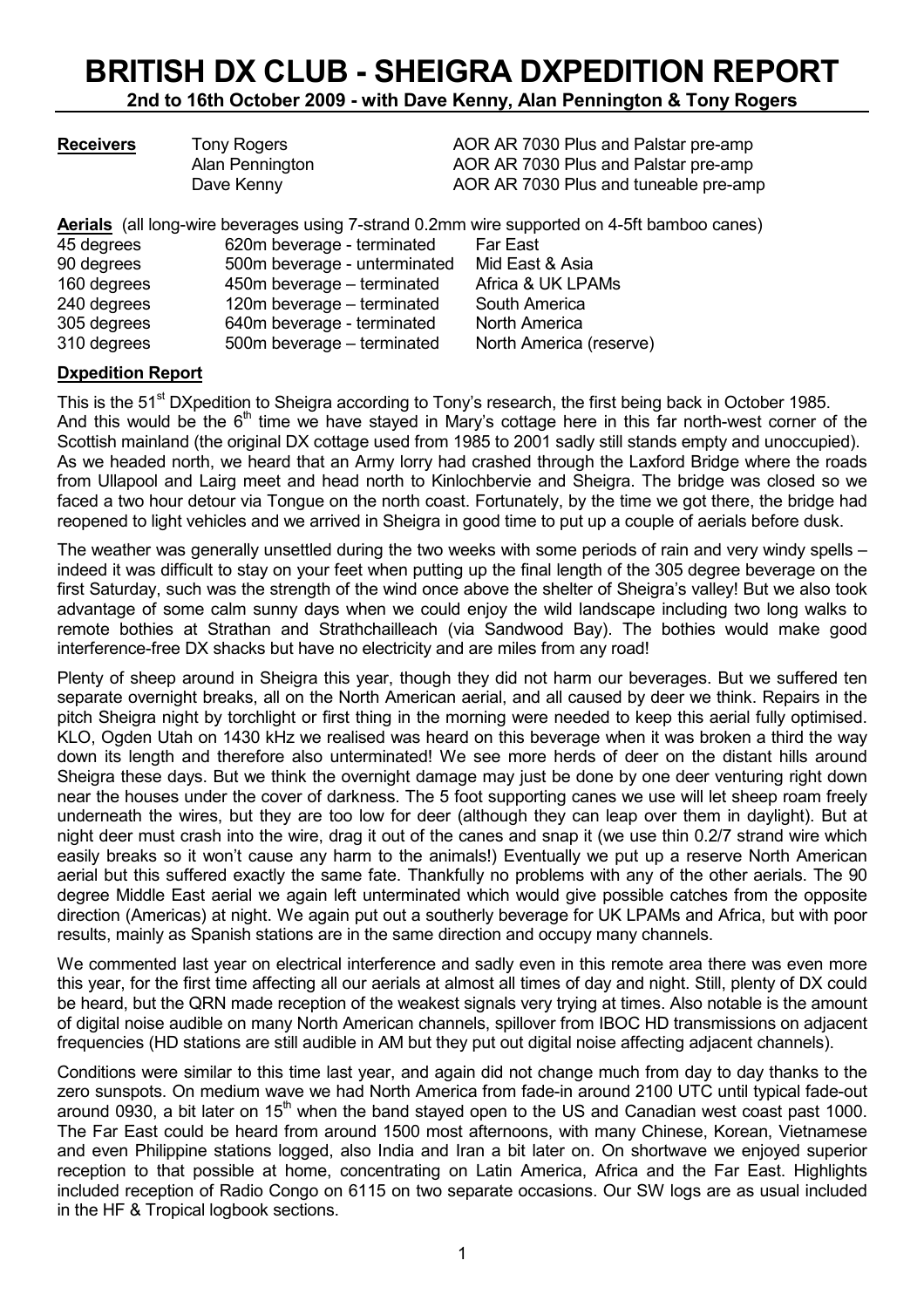#### Notable loggings or possible Sheigra "Firsts" are highlighted in bold.

### AFRICA

| 675          | 2032         | 03/10                     | Libyan R, Benghazi                                  | AA talk audible undr F                          |
|--------------|--------------|---------------------------|-----------------------------------------------------|-------------------------------------------------|
| 819          | 1830         | 06/10                     | R Cairo, Batra, Egypt                               | Cairo chimes, ID, nx A                          |
| 1550         | 2115         | 05/10                     | Natl R of SADR, W. Sahara                           | AA ID, nx // SW 6297                            |
|              |              | <b>ASIA / MIDDLE EAST</b> |                                                     |                                                 |
| 531          | 2150         | 13/10                     | IRIB Hamadan, Iran                                  | Qur'an // 1503, audible                         |
| 540          | 2154         | 13/10                     | IRIB Mashhad, Iran                                  | Qur'an // 1503                                  |
| 558          | 1710         | 03/10                     | Xinjiang PBS, Urumqi, China                         | Uighur px // 7205, 612                          |
| 558          | 1928         | 04/10                     | IRIB R Farhang, Gheslagh, Iran                      | ID 1930 "Injah Radio I                          |
| 603          | 1634         | 04/10                     | CRI, Donfang, China                                 | CRI Vietnamese px //                            |
| 621          | 1715         | 04/10                     | <b>AIR Patna, India</b>                             | Indian song // 4810 -                           |
| 639          | 1711         | 04/10                     | CNR 1, Beijing, China                               | Classical mx, CC // 48                          |
| 648          | 1718         | 03/10                     | AIR Indore, India                                   | Indian classical mx // !                        |
| 657          | 1655         | 09/10                     | Henan PBS, Zheagzhou, China                         | CC talk, song, ID at '                          |
| 657          | 1719         | 03/10                     | AIR Kolkata, India                                  | Indian classical mx // !                        |
| 666          | 1610         | 14/10                     | JOBK, NHK 1, Osaka, Japan                           | JJ ID, many mention                             |
| 684          | 1730         | 03/10                     | IRIB Mashhad, Iran                                  | IRIB 3-note chime, Pe                           |
| 702          | 1645         | 05/10                     | Xinjiang PBS, Urumqi, China                         | YL // 738, 5960                                 |
| 702          | 1656         | 06/10                     | IRIB Kiashahr, Iran                                 | VIRI ext svc tune, 170                          |
| 711          | 1650         | 05/10                     | VO Kuanghua, Hsinfeng, Taiwan                       | YL CC //801, 846, 974                           |
| 729          | 1646         | 06/10                     | VO Vietnam 2, Quang Binh                            | Vietnamese songs // 7                           |
| 729          | 1650         | 13/10                     | AIR Guwahati, India                                 | Indian classical mx // 4                        |
| 738          | 1700         | 03/10                     | Xinjiang PBS, Urumqi                                | Promo/pips, ID // 5960                          |
| 747          | 1526         | 14/10                     | JOIB, NHK 2, Sapporo, Japan                         | EE/JJ language lesso                            |
| 747          | 1638         | 14/10                     | IRIB Gonbad, Iran                                   | Farsi talk // 1503                              |
| 747          | 1725         | 15/10                     | AIR Lucknow, India                                  | Indian mx // 4880                               |
| 774          | 1505         | 14/10                     | JOUB, NHK 2, Akita, Japan                           | EE/JJ language lesso                            |
| 774          | 1600         | 13/10                     | JOUB, NHK 2, Akita, Japan                           | Time signal, JOUB ch                            |
| 774          | 1558         | 14/10                     | <b>DWWW Quezon City,</b>                            | DWWW ID $(+$ ID $@$ 1                           |
|              |              |                           | <b>Philippines</b>                                  | sweet dreams' etc.                              |
| 783          | 1647         | 06/10                     | VO Vietnam 2, Can Tho.                              | Vietnamese songs // 7                           |
| 801          | 1700         | 05/10                     | VO Kuanghua, Kuanyin, Taiwan                        | Fanfare/anns // 711, 7                          |
| 819          | 1630         | 13/10                     | Shanxi PBS, Taiyuan, China                          | CC drama, gongs at                              |
| 828          | 1528         | 14/10                     | JOBB, NHK 2, Osaka, Japan                           | <b>EE/JJ language less</b>                      |
| 828          | 1655         | 15/10                     | <b>Beijing News R, China</b>                        | CC px, EE ID 'AM 82                             |
| 837          | 1736         | 06/10                     | CNR 5, Fujian, China                                | CC song // 1116, 941                            |
| 846          | 1718         | 05/10                     | VO Kuanghua, Kuanyin, Taiwan                        | // 801, 9745                                    |
| 900          | 1710         | 09/10                     | <b>IRIB Tehran, Iran</b>                            | Persian mx // 684, 15                           |
| 900          | 1716         | 08/10                     | AIR Kadapa, India                                   | Indian mx, 1730 EE r                            |
| 900          | 1720         | 08/10                     | CRI Olympic R, Beijing, China                       | EE nx reports about                             |
| 918          | 1450         | 14/10                     | Khmer R, Phnom Penh (PRES)                          | Talk in Khmer mentior                           |
| 918          | 1700         | 04/10                     | Shandong PBS, China                                 | CC classical mx, pips,                          |
| 918          | 1703         | 04/10                     | AIR Suratgarh, India                                | Indian mx // 4910                               |
| 945          | 1625         | 14/10                     | CNR 1, Jilin, China                                 | CC opera // 4800 etc                            |
| 954          | 1702         | 08/10                     | AIR Najibabad, India (pres)                         | Indian songs/mx (no /                           |
| 972          | 1725         | 09/10                     | R Aap ki Dunyya via Tajikistan                      | Report on Obama No                              |
| 981<br>981   | 1651<br>1305 | 05/10<br>15/10            | CNR 1, China (two sites)<br>IRIB Hamadan, Iran      | Songs // 4460, 4750                             |
| 990          | 1815         | 15/10                     | <b>IRIB Shiraz, Iran</b>                            | Persian songs // 1503<br>Talk in Persian // 981 |
|              | 1643         | 14/10                     |                                                     | JJ mention of 'ABC                              |
| 1008<br>1062 | 1659         | 14/10                     | ABC R, Osaka, Japan<br>KBS 1, Cheongju, South Korea | <b>KK talk, "KBS Radio</b>                      |
| 1062         | 2130         | 15/10                     | <b>DZEC Manila, Philippines</b>                     | Tagalog talk (with EE                           |
|              |              |                           |                                                     | "DZEC nationwide"                               |
| 1062         | 1743         | 13/10                     | IRIB Kerman, Iran                                   | YL in Farsi // 153, 151                         |
| 1080         | 1722         | 03/10                     | VIRI Ext Svc, Mahashahr, Iran                       | AA px // 6025                                   |
|              |              |                           |                                                     |                                                 |

Qur'an // 1503, audible under Faroes Qur'an // 1503 Ujahur px // 7205, 6120 ID 1930 "Injah Radio Farhang" CRI Vietnamese px // 9550 (& 05/10 // 684) Indian song // 4810 - weak under Belgium Classical mx, CC // 4800 Indian classical mx // 5040 etc 66 CC talk, song, ID at 1656 Indian classical mx // 5040 etc JJ ID, many mentions of "NHK" and "FM" IRIB 3-note chime, Persian talk YL // 738, 5960 VIRI ext svc tune, 1700 s/on in Georgian YL CC //801, 846, 9745 Vietnamese songs // 783, 5925 Indian classical mx // 4940 Promo/pips, ID // 5960 EE/JJ language lessons // 774, 828 Farsi talk // 1503 Indian mx // 4880 EE/JJ language lessons // 747, 828 Time signal, JOUB chimes, off at 1605 DWWW ID (+ ID  $@$  1515), OM with 'goodnight sweet dreams' etc. Also ID as 'Premier Station' Vietnamese songs // 729, 5925 Fanfare/anns // 711, 747 CC drama, gongs at 1700, ID & sign-off EE/JJ language lesson // 747, 774 CC px, EE ID 'AM 828, 100.6 FM Beijing News R' CC song // 1116, 9410 // 801, 9745 Persian mx // 684, 1503 Indian mx, 1730 EE nx // 5010 EE nx reports about China Talk in Khmer mentions Kampuchea. Off 1500. CC classical mx, pips, CC ID & off Indian mx // 4910 CC opera // 4800 etc Indian songs/mx (no // found) Report on Obama Nobel Peace Prize, ID, Urdu Songs // 4460, 4750 Persian songs // 1503 Talk in Persian // 981, 1503 etc JJ mention of 'ABC Radio' heard under Holland KK talk, "KBS Radio" ID at 1700 Tagalog talk (with EE words) mentioned "DZEC nationwide" YL in Farsi // 153, 1512 etc AA px // 6025

AA talk audible undr R Maria Cairo chimes, ID, nx AA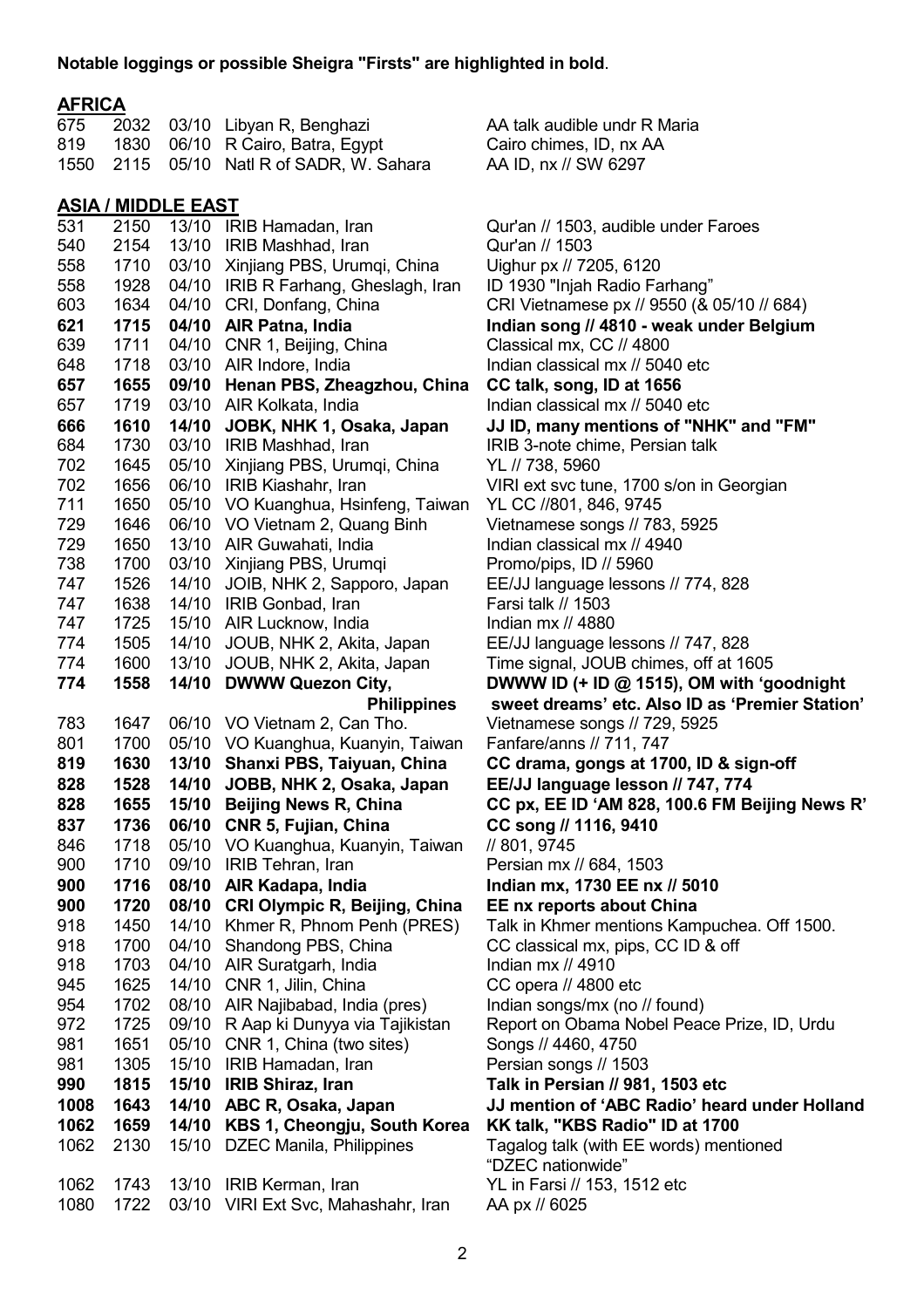1098 1556 04/10 R Taiwan Intl, Kouhu, Taiwan RTI jingle sung in EE, talk/chat in CC 1098 2000 15/10 R Free Asia via Kouhu, Taiwan EE ID "This is Radio Free Asia" & into CC px 1116 1733 06/10 CNR 5, Shaowu, Fujian, China CC song // 837, 9410 1134 1605 05/10 CNR 1, Golmud, China CC px // 4800 1170 1620 07/10 VOA, Poro, Philippines VOA Special English // 12080, 13570 1188 1556 06/10 CRI, Xuanwei, Yunnan, China Closing anns & ID in EE (15/10 close mentioned 88FM in Xuanwei) 1224 1627 14/10 CNR 1, unknown site, China CC opera // 4800 etc 1242 1630 06/10 VO Vietnam, Can Tho, Vietnam Ex Svc, EE nx - under Absolute R 1278 1654 13/10 JOFR, RKB, Fukuoka, Japan "RKB Radio" in promo, RKB sung jingles 1296 1710 09/10 VOA R Ashna, Kabul, Afghanistan Nx in Pashto // 9335, ID, into Dari at 1730 1314 1611 06/10 DWXI Paranaque, Philippines Preacher in Tagalog/EE, congregation singing "I Believe" (& 1548 15/10 mentioned "El Shadaii") 1350 1830 08/10 TWR via Gavar, Armenia TWR IS heard in mix (start of scheduled Turkish) 1350 1959 08/10 JOER, Hiroshima, Japan Children's px, "Radio RCC" sung ID, JJ 1359 1629 14/10 CNR 1, multi-site, China CC opera // 4800 etc 1377 1710 04/10 CNR 1, Yinyang, China CC talk // 4800<br>1386 1600 08/10 Tianiin PBS. Tianiin, China ID, CC, light mx 1386 1600 08/10 Tianjin PBS, Tianjin, China 1395 2150 15/10 Anhui PBS, multi-site, China CC mx, ID, CC comedy (Fiction Channel) 1394.95 2130 15/10 DZVT San Jose, Philippines "CMN the Catholic Media Network, the credible network, more than 45 strong nationwide... DZVT" 1413 1631 14/10 KBC R, Fukuoka, Japan JJ talk, sung jingle/ID "K-B-C" 1467 1445 15/10 TWR via Bishkek, Kyrgyzstan Tone, s/on ann in Kyrgyz, Dick Saunders in EE 1467 1515 04/10 TWR via Bishkek, Kyrgyzstan IS at start of scheduled px in RR 1467 1914 04/10 IRIB Qom, Iran Farsi talk/story reading // 1503 1494 1437 15/10 Xinjiang PBS, Urumqi, China Play in CC // 5960 1503 1913 04/10 IRIB Bushehr, Iran Fasi talk/story // 1467 1512 1740 13/10 IRIB Ardabil, Iran YL in Farsi // 1062, 1503 etc 1521 1720 02/10 CRI, Urumqi, China RR ID "Radio Chitaya" 1539 2145 04/10 R Aap ki Dunyaa, Dhabbaya, UAE VOA nx in EE at 2200, Urdu px at 2205 1539 2156 06/10 CNR 1, China (unlisted site) CC talk // 4800 etc 1548 2229 15/10 R Sawa via Kuwait US & Arabic pop mx, AA ID 1557 1957 04/10 Family R, Kouhu, Taiwan US rel px "Creation Moments", EE 1566 1728 03/10 AIR Nagpur, India Indian classical mx // 5040 etc 1566 1959 08/10 HLAZ, Jeju, South Korea (FEBC) Sung jingle inc ID "... Geukdong Bangsong" 1575 1628 08/10 VOA, Ban Rasom, Thailand VOA ID in promo, Bengali px 1575 1915 04/10 R Farda, Dhabbaya, UAE Pop, ID, Persian 1593 1714 13/10 CNR 1, Changzhou, China CC // 4800, strong 1593 1940 13/10 R Free Iraq, Kuwait AA mx, ID "Idaat al Iraq ul Hurr"

#### NORTH AMERICA

| 540 | 0745  | 04/10 | CBT         | Grand Falls         |
|-----|-------|-------|-------------|---------------------|
| 540 | 2318  | 04/10 | CBGA-1      | New Carlisle        |
| 550 | 0726  | 14/10 | WGR         | <b>Buffalo</b>      |
| 560 | 0729  | 09/10 | WGAN        | <b>Portland</b>     |
| 570 | 2207  | 03/10 | <b>KNR</b>  | Nuuk, Greenland     |
| 570 | 2205  | 03/10 | <b>CFCB</b> | Corner Brook        |
| 570 | 0752  | 04/10 | WMCA        | New York            |
| 580 | 0005  | 07/10 | <b>CFRA</b> | Ottawa              |
| 590 | 0750  | 03/10 | <b>VOCM</b> | St Johns            |
| 600 | 2204  | 04/10 | <b>CBNA</b> | St Anthony          |
| 610 | 2210  | 03/10 | <b>CHNC</b> | <b>New Carlisle</b> |
| 620 | 2210  | 03/10 | <b>CKCM</b> | Grand Falls         |
| 640 | 0702  | 04/10 | <b>CBN</b>  | St Johns            |
| 650 | 0843  | 07/10 | WSM         | Nashville           |
| 650 | 2209  | 03/10 | <b>CKGA</b> | Gander              |
| 660 | 0745  | 03/10 | WFAN        | New York            |
| 660 | 0918  | 14/10 | <b>CFFR</b> | Calgary             |
| 670 | ุกลวก | 07/10 | WSCR        | Chicago             |

NL CBC Radio Overnight – DW. CBC R1 ID 0800

#### QC FF // 860

NY "WGR Sports Radio 5-50"

#### ME "News Radio 560 WGAN"

- Talk in Greenlandic // 650, 720<br>NL C&W mx. CFCB ID // 790
	- C&W mx, CFCB ID // 790
- NY Mention of wmca.com
- ON "CFRA Newstime 8-05"
- NL "We're first with today's country VOCM"
- NL "The World This Weekend" (CBC R1)
- QC FF // 1150, "CHNC" ID
- NL C&W mx // VOCM 590
- NL CBC news then CBC Radio Overnight with DW
- TN "log-on to WSM online.com" "650 AM WSM" jingle
- NL "590 VOCM", green tea advert
- NY Football phone-in "you're on The Fan"
- AB "660 news overnight" Calgary traffic, Rogers Radio
- ago **IL** Dan Patrick Show (only affiliate on 670). Sports.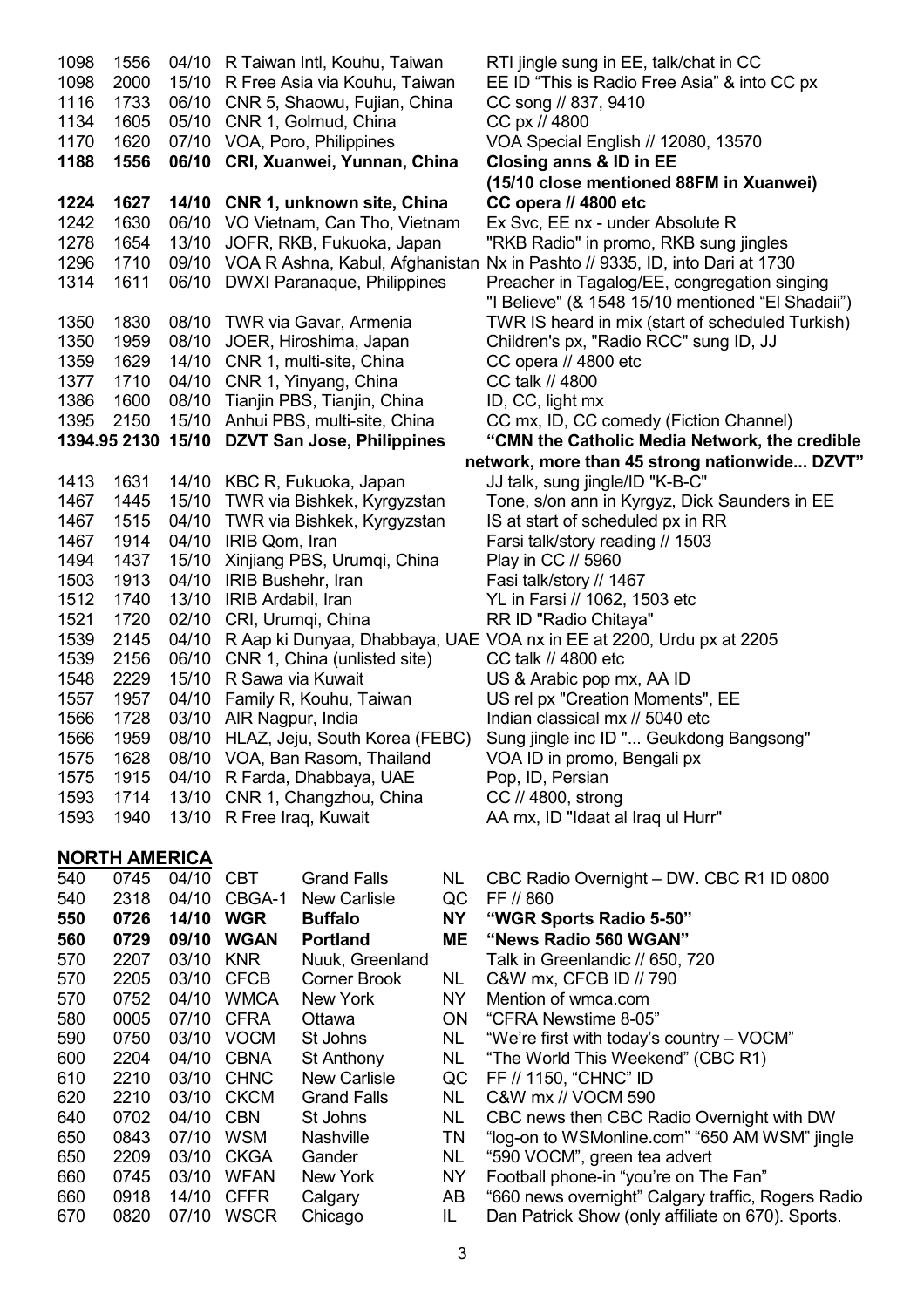| 680  | 0752 |           | 03/10 CFTR  | Toronto               | 0N        | Five day weather, "6-80 news"                     |
|------|------|-----------|-------------|-----------------------|-----------|---------------------------------------------------|
| 680  | 0811 |           | 14/10 WRKO  | <b>Boston</b>         | МA        | 'Boston's talk station AM 6-80 WRKO Boston'       |
| 680  | 0928 | 14/10     | <b>CJOB</b> | Winnipeg              | MВ        | "I'm CJOB" Manitoba Junior Hockey.                |
| 690  | 2345 | 13/10     | <b>CINF</b> | Montreal              | QC        | "Info six quatre-vingt dix - les sports". FF.     |
| 700  | 0630 | 04/10     | WLW         | Cincinnati            | <b>OH</b> | "News Radio seven hundred WLW"                    |
| 710  | 0821 |           | 14/10 KIRO  | <b>Seattle</b>        | <b>WA</b> | 'ESPN Seattle' + 'the mighty 973 FM'              |
| 710  | 2151 |           | 03/10 CKVO  | Clarenville           | NL.       | "Newfoundand's information superstation VOCM"     |
| 710  | 2305 |           | 14/10 WOR   | New York              | NY        | "News Radio 7-10, WOR"                            |
| 720  | 0930 | 16/10 WGN |             | Chicago               | IL        | "WGN weather" and ref to wgnradio.com             |
| 720  | 2208 | 03/10     | <b>KNR</b>  | Simiuttaq, Greenland  |           | Greenlandic talk // 570                           |
| 730  | 2237 | 03/10     | <b>CKAC</b> | Montreal              | QC        | FF sports, ad for "Journal du Montreal"           |
| 740  | 0545 | 04/10     | <b>CHCM</b> | Marystown             | NL        | "VOCM satellite weather"                          |
| 740  | 0814 | 05/10     | <b>CFZM</b> | Toronto               | <b>ON</b> | "All night jukebox on Toronto's AM 7-40"          |
| 750  | 0905 | 07/10 WSB |             | Atlanta               | <b>GA</b> | "WSB weather", "WSBreports"                       |
| 750  | 2220 |           | 02/10 CBGY  |                       | <b>NL</b> |                                                   |
|      |      |           |             | Bonavista Bay         |           | CBC R1 // 640, 1400, 6160                         |
| 760  | 0900 | 07/10 WJR |             | Detroit               | MI        | ID: "WJR 7-60", weather                           |
| 760  | 2215 |           | 06/10 WCHP  | Champlain             | <b>NY</b> | Two refs to "WCHP" heard in promo                 |
| 770  | 0048 |           | 09/10 WABC  | New York              | <b>NY</b> | Mark Levine "on 77 WABC"                          |
| 780  | 0608 | 04/10     | <b>WBBM</b> | Chicago               | IL.       | "WBBM news time 1-08"                             |
| 790  | 0915 | 14/10     | <b>CFCW</b> | Camrose               | AB        | Advert, sung jingle 'CFCW'. C&W mx.               |
| 790  | 2200 |           | 03/10 CFNW  | Port au Choix         | <b>NL</b> | C&W, CFCB ID // 570                               |
| 800  | 0915 |           | 07/10 CKLW  | Windsor               | <b>ON</b> | 'AM 800 Morning Drive'                            |
| 800  | 2202 |           | 03/10 VOWR  | St Johns              | NL        | Light mx, ann "This is the music of VOWR"         |
| 810  | 2247 |           | 13/10 CJVA  | Caraquet              | NB.       | FF mx, ann: 'sur CHVA 810' (under BBC Scotland)   |
| 820  | 0603 |           | 04/10 WBAP  | Fort Worth            | ТX        | "News Talk 8-20 WBAP"                             |
| 830  | 2229 |           | 04/10 WCRN  | Worcester             | МA        | ID, px about restaurants in Worcester             |
| 840  | 0820 | 13/10     | <b>WHAS</b> | Louisville            | KY        | "news radio 84 WHAS and whas.com"                 |
| 850  | 2224 | 04/10     | WEEI        | <b>Boston</b>         | МA        | "Sports Radio WEEI"                               |
| 860  | 2320 | 04/10     | <b>CJBC</b> | Toronto               | <b>ON</b> | FF // 540                                         |
| 870  | 0751 |           | 09/10 WWL   | <b>New Orleans</b>    | LA        | 'WWL New Orleans & WWLFM Kenner-New Orl.'         |
| 880  | 0802 |           | 04/10 WCBS  | New York              | <b>NY</b> | CBS news, ads "WCBS News time 4-05"               |
| 890  | 0921 | 07/10 WLS |             | Chicago               | IL.       | "and you've found it – the Big 89 WLS"            |
| 900  | 2100 | 08/10     | <b>KNR</b>  |                       |           | Uummannaq, Greenland news in Greenlandic // 3815u |
| 920  | 0826 | 05/10     | <b>CFRY</b> | Portage la Prairie MB |           | C&W mx "CFRY" sung jingle                         |
| 920  | 2327 |           | 04/10 CKNX  | Wingham               | <b>ON</b> | "this is AM 9-20 CKNX"                            |
| 930  | 2150 |           | 03/10 CJYQ  | St Johns              | NL        | Folk mx, "Radio Newfoundland" ID                  |
| 930  | 2254 | 15/10     | <b>WBEN</b> | <b>Buffalo</b>        | <b>NY</b> | "News Radio 930 WBEN" "right here in Buffalo"     |
| 930  | 2300 | 04/10     | <b>CFBC</b> | St John               | <b>NB</b> | "Good Time Oldies 93 CFBC"                        |
| 940  | 2240 | 04/10     | <b>CINW</b> | Montreal              | QC        | "AM 9-40 Montreal's greatest hits"                |
| 950  | 0826 | 14/10     | <b>KJR</b>  | Seattle               | <b>WA</b> | Fox Sports Radio 'Sports Radio 9-50 Seattle'      |
| 950  | 2245 | 04/10     | <b>CKNB</b> | Cambellton            | <b>NB</b> | "your community, your radio station - 95 CKNB"    |
| 950  | 0835 | 05/10     | <b>CFAM</b> | Altona                | MВ        | Classical mx, "music of the great masters CFAM"   |
| 960  | 0925 | 14/10     | <b>CFAC</b> | Calgary               | AB        | 'Calgary's 660 News', Rogers Radio Calgary group  |
| 960  | 2256 |           | 03/10 WEAV  | Plattsburgh           | <b>NY</b> | "The Zone 9-60 AM", "WEAV 9-60 AM Plattsburg-     |
|      |      |           |             |                       |           | Burlington", Fox News.                            |
| 970  | 0700 |           | 13/10 WKHM  | <b>Jackson</b>        | ΜI        | ID above general mix: "News Talk 9-70 WKHM"       |
| 970  | 2215 | 03/10     | <b>WDAY</b> | Fargo                 | ND        | " NFL playoffs & Superbowl 24 - 9-70 WDAY"        |
| 970  | 2344 | 04/10     | WZAN        | Portland              | MЕ        | "NFL Sunday on Westwood One", "9-70 WZAN"         |
| 980  | 0730 | 16/10     | <b>KKMS</b> | <b>Richfield</b>      | <b>MN</b> | 'for more on how you can pray visit KKMS.com'     |
| 990  | 2259 | 04/10     | <b>CBY</b>  | <b>Corner Brook</b>   | NL        | CBC R1 "Canada lives here" promo                  |
| 990  | 2350 | 04/10     | <b>CKGM</b> | Montreal              | QC        | Soccer - Montreal Impact v Puerto Rico Islanders  |
| 1000 | 0814 | 14/10     | <b>KOMO</b> | Seattle               | <b>WA</b> | 'KOMO News Radio network at KOMONews.com,         |
|      |      |           |             |                       |           | AM 1000, and now simulcasting on 97.7 FM'.        |
| 1000 | 0855 | 08/10     | <b>WMVP</b> | Chicago               | IL.       | 'ESPN Radio 1000 WMVP Chicago AM & HD'            |
| 1010 | 0800 | 03/10     | <b>CFRB</b> | Toronto               | <b>ON</b> | "It's 4 O'Clock, this is CFRB News"               |
| 1010 | 0745 | 03/10     | <b>WINS</b> | New York              | <b>NY</b> | "Wins newstime 3-45" and "10-10 Wins" ID          |
| 1020 | 2245 | 05/10     | <b>WIBG</b> | <b>Ocean City-</b>    | <b>NJ</b> | "here on WIBG 10-20 AM" then tx cut off           |
|      |      |           |             | <b>Somers Point</b>   |           | [daytimer closing or reducing power]              |
| 1020 | 0934 |           | 13/10 KDKA  | Pittsburgh            | <b>PA</b> | "Radio 10-20 KDKA"                                |
|      |      |           |             |                       |           |                                                   |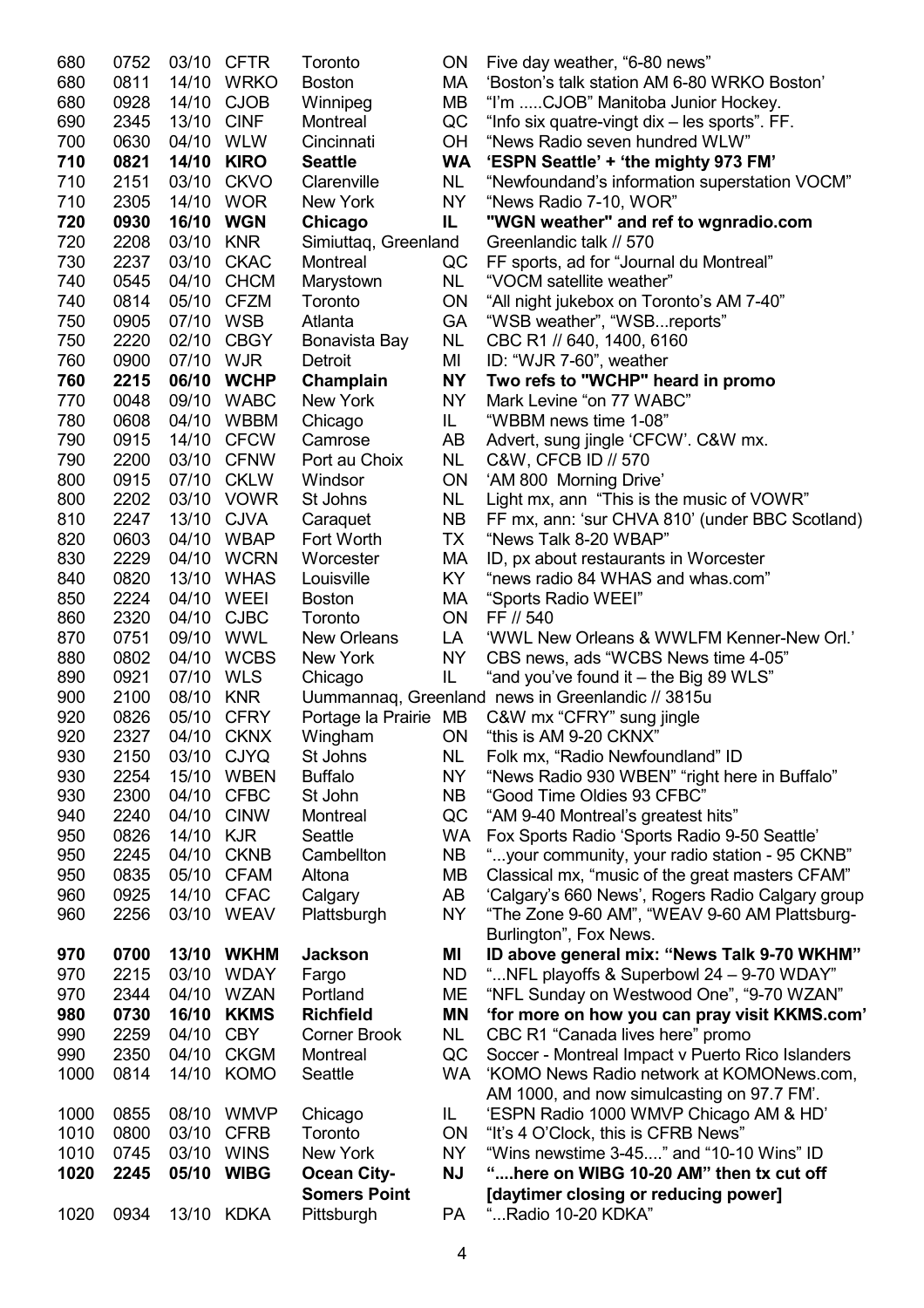| 1030<br>1040<br>1040 | 2202<br>0730<br>2330 | 06/10<br>05/10<br>15/10 | WBZ<br><b>WHO</b><br><b>WYSL</b> | <b>Boston</b><br>Des Moines<br>Avon | МA<br>IA<br><b>NY</b> | "WBZ News Radio 10-30"<br>"News radio 10-40 WHO"<br>"WYSL 10-40" |
|----------------------|----------------------|-------------------------|----------------------------------|-------------------------------------|-----------------------|------------------------------------------------------------------|
| 1050                 | 0611                 | 05/10                   | WEPN                             | New York                            | NY.                   | "only on 10-50 ESPN New York"                                    |
| 1050                 | 2249                 | 03/10                   | <b>CHUM</b>                      | Toronto                             | On                    | "Toronto's breaking news CP24 - Radio 10-5                       |
|                      |                      |                         |                                  |                                     |                       | [is now a relay of cable TV station "CP 24"]                     |
| 1060                 | 0634                 | 05/10                   | <b>CKMX</b>                      | Calgary                             | AB                    | "Classic Country AM 10-60"                                       |
| 1060                 | 2258                 | 05/10                   | <b>WBIX</b>                      | <b>Natick</b>                       | МA                    | "the talk of Boston - WBIX "                                     |
| 1070                 | 0646                 | 05/10                   | <b>CHOK</b>                      | Sarnia                              | ON                    | "CHOK 103.9 FM and 10-70 AMCountry CI                            |
| 1080                 | 2309                 | 03/10                   | <b>WTIC</b>                      | Hartford                            | <b>CT</b>             | "WTIC HD - Hartford", sports                                     |
| 1090                 | 0705                 | 13/10                   | <b>WBAL</b>                      | <b>Baltimore</b>                    | MD                    | CBS news then "WBAL weather"                                     |
| 1100                 | 2335                 | 04/10                   | <b>WTAM</b>                      | Cleveland                           | <b>OH</b>             | "on news radio WTAM eleven hundred"                              |
| 1110                 | 2332                 | 09/10                   | <b>WBT</b>                       | Charlotte                           | <b>NC</b>             | "Newstalk Eleven Ten WBT Time Saver Traf                         |
| 1120                 | 0000                 | 10/10                   | <b>KMOX</b>                      | St Louis                            | <b>MO</b>             | "News Radio 11-20 KMOX, KMOX-HD St Lo                            |
| 1130                 | 0728                 | 05/10                   | <b>KFAN</b>                      | <b>Minneapolis</b>                  | MN                    | "Minnesota's station for sports is AM 11-30 K                    |
| 1130                 | 0827                 | 14/10                   | <b>CKWX</b>                      | Vancouver                           | BC                    | "News 11-30" Prime Minister in Vancouver                         |
| 1130                 | 0844                 | 05/10                   | <b>WBBR</b>                      | New York                            | <b>NY</b>             | "here on Bloomberg news"                                         |
| 1140                 | 0825                 | 15/10                   | <b>WQBA</b>                      | Miami                               | FL.                   | SS talk about Cuba. 'WQBA' ID in SS.                             |
| 1140                 | 0955                 | 14/10                   | <b>CHRB</b>                      | <b>High River</b>                   | AB                    | "AM 11-40" & 'People's Gospel Hour' promo                        |
| 1140                 | 2158                 | 03/10                   | <b>CBI</b>                       | Sydney                              | <b>NS</b>             | CBC R1 promo/ID // 750                                           |
| 1150                 | 2214                 | 03/10                   | <b>CHGM</b>                      | Gaspe                               | QC                    | FF // 610, pop mx                                                |
| 1150                 | 0733                 | 05/10                   | <b>WHBY</b>                      | Kimberley                           | WI                    | "11-50 WHBY", Coast to Coast AM                                  |
| 1160                 | 0825                 | 06/10                   | <b>WYLL</b>                      | Chicago                             | IL                    | "11-60 AM", ads mentioned Chicago                                |
| 1170                 | 2305                 | 05/10                   | <b>WWVA</b>                      | Wheeling                            | VA                    | Wx, ID "you're listening to WWVA"                                |
| 1180                 | 0905                 | 06/10                   | <b>WHAM</b>                      | Rochester                           | <b>NY</b>             | "on Rochester's news leader11-80 WHAI                            |
| 1190                 | 0735                 | 04/10                   | <b>WLIB</b>                      | New York                            | <b>NY</b>             | "eleven ninety WLIB"                                             |
| 1190                 | 0811                 | 05/10                   | <b>WOWO</b>                      | Fort Wayne                          | IN                    | Coast to Coast AM "on News Talk 11-90 WC                         |
| 1200                 | 0900                 | 05/10                   | <b>KFNW</b>                      | <b>West Fargo</b>                   | <b>ND</b>             | "12-00 KFNW West Fargo-Fargo-Moorhea                             |
| 1200                 | 2240                 | 05/10                   | <b>WKOX</b>                      | Newton                              | MA                    | SS/EE ads, ID "Rumba 1200" in SS                                 |
| 1200                 | 0800                 | 10/10                   | <b>WOAI</b>                      | San Antonio                         | <b>TX</b>             | "News Radio 1200- WOAI"                                          |
| 1200                 | 0415                 | 13/10                   | <b>CFGO</b>                      | Ottawa                              | ON                    | "Sports Radio 12 hundred"                                        |
| 1210                 | 0705                 | 10/10                   | <b>WPHT</b>                      | Philadelphia                        | PA                    | "only in Phila. only on the big talker 1210 WP                   |
| 1210                 | 2146                 | 11/10                   | <b>VOAR</b>                      | St Johns                            | NL                    | "You're listening to VOAR 12-10 AM"                              |
| 1220                 | 0725                 | 13/10                   | <b>WHKW</b>                      | Cleveland                           | OH                    | Rel px, ID "50 thousand watts 12-10 The W                        |
| 1230                 | 2238                 | 06/10                   | <b>CFNL</b>                      | <b>Happy Valley</b>                 | <b>NL</b>             | (pres) "590 VOCM" //590, 570 etc                                 |
| 1240                 | 2218                 | 06/10 CKIM              |                                  | <b>Baie Verde</b>                   | <b>NL</b>             | "Radio Newfoundland" ID, mx //620 CKCM                           |
| 1250                 | 0844                 | 06/10                   | <b>CJYE</b>                      | <b>Oakville</b>                     | ON                    | "Joy 12-50" // 1320                                              |
| 1250                 | 2256                 | 08/10                   | <b>WGAM</b>                      | Manchester                          | <b>NH</b>             | 'WGAM The Game'. ID in mush.                                     |
| 1260                 | 0059                 | 09/10                   | <b>WMKI</b>                      | <b>Boston</b>                       | МA                    | "WMKI & WMKI (FM?) Waltham(?)-Boston. I                          |
| 1260                 | 0925                 | 13/10                   | <b>WNDE</b>                      | <b>Indianapolis</b>                 | IN                    | "Sports Radio 12-60 WNDE"                                        |
| 1270                 | 0827                 | 15/10                   | <b>WTSN</b>                      | Dover                               | NΗ                    | "WTSN AM 12-70" heard in brief peak.                             |
| 1270                 | 0908                 | 13/10                   | <b>CJCB</b>                      | Sydney                              | <b>NS</b>             | "here on 12-70 CJCB" C&W, ads                                    |
| 1270                 | 0906                 | 06/10                   | <b>WXYT</b>                      | <b>Detroit</b>                      | ΜI                    | 'Detroit's No1 sports stn, sporting news r                       |
| 1280                 | 0645                 | 06/10                   | <b>WNAM</b>                      | Neenah                              | WI                    | Ads, jingle, ending with "best music WNAM"                       |
| 1280                 | 2245                 | 15/10                   | <b>WFAU</b>                      | Gardiner                            | ME                    | "Fox Sports Maine 975, 12-80 and 14-50"                          |
| 1290                 | 0727                 | 06/10                   | <b>WMCS</b>                      | Greenfield                          | WI                    | Promo with ref to 1290wmcs.com                                   |
| 1290                 | 0839                 | 14/10                   | <b>CJBK</b>                      | London                              | ON                    | 'Coast to Coast AM' on News Talk 12-90 CJI                       |
| 1290                 | 0900                 | 06/10                   | <b>WHIO</b>                      | Dayton                              | OH                    | "AM 1290 and now 95.7 FM home of Fox I                           |
| 1290                 | 0850                 | 10/10                   | <b>CFRW</b>                      | Winnipeg                            | МB                    | "the greatest oldies of all time, 1290 CFRW"                     |
| 1290                 | 2258                 | 06/10                   | <b>WKBK</b>                      | Keane                               | <b>NH</b>             | "Primetimeteamtalk(?)on 1290 KBK"                                |
| 1290                 | 2259                 | 06/10                   | <b>WRNI</b>                      | Providence                          | R <sub>l</sub>        | "coming up next here on WRNI". NPR px.                           |
| 1290                 | 0955                 | 13/10                   | <b>WIRL</b>                      | Peoria                              | IL.                   | C&W mx, "classic country 12-90 WIRL"                             |
| 1300                 | 0803                 | 06/10                   | <b>WOOD</b>                      | <b>Grand Rapids</b>                 | MI                    | "News radio WOOD 1300"                                           |
| 1300<br>1310         | 0000                 | 06/10                   | <b>WJMO</b>                      | Cleveland                           | OH                    | "WJMO Cleveland" "Praise thirteen hundred                        |
|                      | 0548                 | 06/10                   | <b>CIWW</b>                      | Ottawa                              | ON                    | Jingle "Top 40 Classics, Oldies 13-10"                           |
| 1310<br>1310         | 1035                 | 16/10                   |                                  | CHLW St Paul-Bonnyville<br>Portland | AB<br>ME              | 'St Paul celebrates 100 yrs in 2009' 'CHLW'                      |
| 1310                 | 2236<br>2359         | 03/10<br>05/10          | <b>WLOB</b><br><b>WCCW</b>       | <b>Traverse City</b>                | MI                    | "WLOBRadio.com" + jingle.<br>"13-10 ESPN Radio, WCCW-AM"         |
| 1320                 | 0735                 | 06/10                   | <b>WILS</b>                      | Lansing                             | MI                    | "Talk Radio 13-20 WILS"                                          |
|                      |                      |                         |                                  |                                     |                       |                                                                  |

| 1030         | 2202         | 06/10 WBZ      |                            | <b>Boston</b>                            | MA.             | "WBZ News Radio 10-30"                                                                        |
|--------------|--------------|----------------|----------------------------|------------------------------------------|-----------------|-----------------------------------------------------------------------------------------------|
| 1040         | 0730         | 05/10          | <b>WHO</b>                 | Des Moines                               | IA              | "News radio 10-40 WHO"                                                                        |
| 1040         | 2330         | 15/10          | <b>WYSL</b>                | Avon                                     | <b>NY</b>       | "WYSL 10-40"                                                                                  |
| 1050         | 0611         | 05/10          | WEPN                       | New York                                 | <b>NY</b>       | "only on 10-50 ESPN New York"                                                                 |
| 1050         | 2249         | 03/10          | <b>CHUM</b>                | Toronto                                  | On              | "Toronto's breaking news CP24 - Radio 10-50"                                                  |
|              |              |                |                            |                                          |                 | [is now a relay of cable TV station "CP 24"]                                                  |
| 1060         | 0634         | 05/10          | <b>CKMX</b>                | Calgary                                  | AB              | "Classic Country AM 10-60"                                                                    |
| 1060         | 2258         | 05/10          | <b>WBIX</b>                | <b>Natick</b>                            | МA              | "the talk of Boston - WBIX "                                                                  |
| 1070         | 0646         | 05/10          | <b>CHOK</b>                | Sarnia                                   | <b>ON</b>       | "CHOK 103.9 FM and 10-70 AMCountry CHOK"                                                      |
| 1080         | 2309         | 03/10          | <b>WTIC</b>                | Hartford                                 | <b>CT</b>       | "WTIC HD - Hartford", sports                                                                  |
| 1090         | 0705         | 13/10          | WBAL                       | <b>Baltimore</b>                         | MD              | CBS news then "WBAL weather"                                                                  |
| 1100         | 2335         | 04/10          | WTAM                       | Cleveland                                | <b>OH</b>       | "on news radio WTAM eleven hundred"                                                           |
| 1110         | 2332         | 09/10          | WBT                        | Charlotte                                | <b>NC</b>       | "Newstalk Eleven Ten WBT Time Saver Traffic"                                                  |
| 1120<br>1130 | 0000<br>0728 | 10/10<br>05/10 | <b>KMOX</b><br><b>KFAN</b> | St Louis                                 | <b>MO</b><br>ΜN | "News Radio 11-20 KMOX, KMOX-HD St Louis"                                                     |
| 1130         | 0827         | 14/10          | <b>CKWX</b>                | Minneapolis<br>Vancouver                 | BC              | "Minnesota's station for sports is AM 11-30 KFAN"<br>"News 11-30" Prime Minister in Vancouver |
| 1130         | 0844         | 05/10          | <b>WBBR</b>                | <b>New York</b>                          | <b>NY</b>       | "here on Bloomberg news"                                                                      |
| 1140         | 0825         | 15/10          | <b>WQBA</b>                | Miami                                    | FL.             | SS talk about Cuba. 'WQBA' ID in SS.                                                          |
| 1140         | 0955         | 14/10          | <b>CHRB</b>                | <b>High River</b>                        | AB              | "AM 11-40" & 'People's Gospel Hour' promo                                                     |
| 1140         | 2158         | 03/10          | <b>CBI</b>                 | Sydney                                   | <b>NS</b>       | CBC R1 promo/ID // 750                                                                        |
| 1150         | 2214         | 03/10          | <b>CHGM</b>                | Gaspe                                    | QC              | FF // 610, pop mx                                                                             |
| 1150         | 0733         | 05/10          | WHBY                       | Kimberley                                | WI              | "11-50 WHBY", Coast to Coast AM                                                               |
| 1160         | 0825         | 06/10          | WYLL                       | Chicago                                  | IL.             | "11-60 AM", ads mentioned Chicago                                                             |
| 1170         | 2305         | 05/10          | <b>WWVA</b>                | Wheeling                                 | VA              | Wx, ID "you're listening to WWVA"                                                             |
| 1180         | 0905         | 06/10          | <b>WHAM</b>                | Rochester                                | <b>NY</b>       | "on Rochester's news leader11-80 WHAM"                                                        |
| 1190         | 0735         | 04/10          | <b>WLIB</b>                | New York                                 | <b>NY</b>       | "eleven ninety WLIB"                                                                          |
| 1190         | 0811         | 05/10          | <b>WOWO</b>                | Fort Wayne                               | IN              | Coast to Coast AM "on News Talk 11-90 WOWO"                                                   |
| 1200         | 0900         | 05/10          | <b>KFNW</b>                | <b>West Fargo</b>                        | <b>ND</b>       | "12-00 KFNW West Fargo-Fargo-Moorhead"                                                        |
| 1200         | 2240         | 05/10          | <b>WKOX</b>                | <b>Newton</b>                            | МA              | SS/EE ads, ID "Rumba 1200" in SS                                                              |
| 1200         | 0800         | 10/10          | <b>WOAI</b>                | San Antonio                              | TX              | "News Radio 1200- WOAI"                                                                       |
| 1200         | 0415         | 13/10          | <b>CFGO</b>                | Ottawa                                   | <b>ON</b>       | "Sports Radio 12 hundred"                                                                     |
| 1210         | 0705         | 10/10          | <b>WPHT</b>                | Philadelphia                             | PA              | "only in Phila. only on the big talker 1210 WPHT"                                             |
| 1210         | 2146<br>0725 | 11/10          | <b>VOAR</b>                | St Johns                                 | <b>NL</b>       | "You're listening to VOAR 12-10 AM"                                                           |
| 1220         | 2238         | 13/10          | <b>WHKW</b>                | Cleveland                                | OH              | Rel px, ID "50 thousand watts 12-10 The Word"                                                 |
| 1230<br>1240 | 2218         | 06/10 CKIM     | 06/10 CFNL                 | <b>Happy Valley</b><br><b>Baie Verde</b> | <b>NL</b><br>NL | (pres) "590 VOCM" //590, 570 etc<br>"Radio Newfoundland" ID, mx //620 CKCM                    |
| 1250         | 0844         | 06/10          | <b>CJYE</b>                | <b>Oakville</b>                          | <b>ON</b>       | "Joy 12-50" // 1320                                                                           |
| 1250         | 2256         | 08/10          | WGAM                       | Manchester                               | <b>NH</b>       | 'WGAM The Game'. ID in mush.                                                                  |
| 1260         | 0059         | 09/10          | <b>WMKI</b>                | <b>Boston</b>                            | МA              | "WMKI & WMKI (FM?) Waltham(?)-Boston. Disney                                                  |
| 1260         | 0925         | 13/10          | <b>WNDE</b>                | <b>Indianapolis</b>                      | IN              | "Sports Radio 12-60 WNDE"                                                                     |
| 1270         | 0827         | 15/10          | <b>WTSN</b>                | Dover                                    | NH              | "WTSN AM 12-70" heard in brief peak.                                                          |
| 1270         | 0908         | 13/10          | <b>CJCB</b>                | Sydney                                   | <b>NS</b>       | "here on 12-70 CJCB" C&W, ads                                                                 |
| 1270         | 0906         | 06/10          | <b>WXYT</b>                | <b>Detroit</b>                           | ΜI              | 'Detroit's No1 sports stn, sporting news radio'                                               |
| 1280         | 0645         | 06/10          | <b>WNAM</b>                | Neenah                                   | WI              | Ads, jingle, ending with "best music WNAM"                                                    |
| 1280         | 2245         | 15/10          | WFAU                       | Gardiner                                 | ME              | "Fox Sports Maine 975, 12-80 and 14-50"                                                       |
| 1290         | 0727         | 06/10          | <b>WMCS</b>                | Greenfield                               | WI              | Promo with ref to 1290wmcs.com                                                                |
| 1290         | 0839         | 14/10          | <b>CJBK</b>                | London                                   | <b>ON</b>       | 'Coast to Coast AM' on News Talk 12-90 CJBK'                                                  |
| 1290         | 0900         | 06/10          | <b>WHIO</b>                | Dayton                                   | <b>OH</b>       | "AM 1290 and now 95.7 FM home of Fox News"                                                    |
| 1290         | 0850         | 10/10          | <b>CFRW</b>                | Winnipeg                                 | MВ              | "the greatest oldies of all time, 1290 CFRW"                                                  |
| 1290         | 2258         | 06/10          | WKBK                       | Keane                                    | <b>NH</b>       | "Primetimeteamtalk(?)on 1290 KBK"                                                             |
| 1290         | 2259         | 06/10          | WRNI                       | Providence                               | R <sub>l</sub>  | "coming up next here on WRNI". NPR px.                                                        |
| 1290         | 0955         | 13/10          | WIRL                       | Peoria                                   | IL.             | C&W mx, "classic country 12-90 WIRL"                                                          |
| 1300         | 0803         | 06/10          | <b>WOOD</b>                | <b>Grand Rapids</b>                      | MI              | "News radio WOOD 1300"                                                                        |
| 1300         | 0000         | 06/10          | <b>WJMO</b>                | Cleveland                                | <b>OH</b>       | "WJMO Cleveland" "Praise thirteen hundred AM"                                                 |
| 1310         | 0548         | 06/10          | <b>CIWW</b>                | Ottawa                                   | <b>ON</b>       | Jingle "Top 40 Classics, Oldies 13-10"                                                        |
| 1310         | 1035         | 16/10          |                            | <b>CHLW St Paul-Bonnyville</b>           | AB              | 'St Paul celebrates 100 yrs in 2009' 'CHLW' ID                                                |
| 1310         | 2236         | 03/10          | <b>WLOB</b>                | Portland                                 | MЕ              | "WLOBRadio.com" + jingle.                                                                     |
| 1310         | 2359         | 05/10          | <b>WCCW</b>                | <b>Traverse City</b>                     | MI              | "13-10 ESPN Radio, WCCW-AM"                                                                   |
| 1320         | 0735         | 06/10          | <b>WILS</b>                | Lansing                                  | MI              | "Talk Radio 13-20 WILS"                                                                       |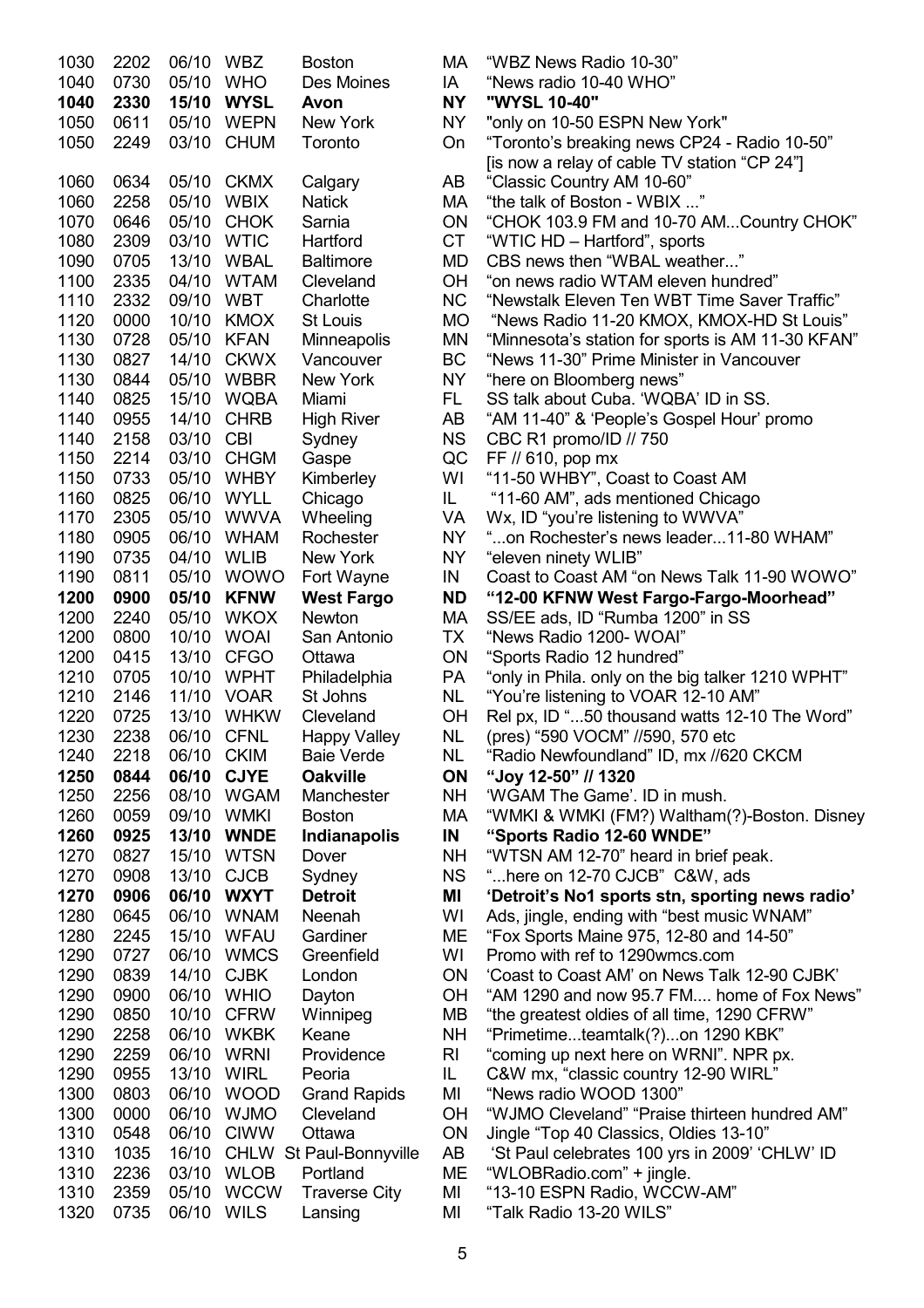| 1320         | 0822 |       | 06/10 CJMR         | Mississauga            | ON        | "on the White Oaks Communications family of                           |
|--------------|------|-------|--------------------|------------------------|-----------|-----------------------------------------------------------------------|
|              |      |       |                    |                        |           | radio stations CJYE Joy 1250 & CJMR AM 1320"                          |
| 1330         | 0000 | 05/10 | <b>WFNN</b>        | Erie                   | <b>PA</b> | " WFNN Erie, The Fan" Fox Sports Radio.                               |
| 1330         | 0004 | 05/10 | <b>WHBL</b>        | Sheboygan              | WI        | ' weekdays 5 to 9 on News Radio 1330 WHBL'                            |
| 1330         | 2300 | 03/10 | <b>WRCA</b>        | Watertown              | МA        | "this is 1330 WRCA Watertown-Boston"                                  |
| 1350         | 0744 | 05/10 | <b>WOYK</b>        | York                   | <b>PA</b> | "Sports Radio WOYK"                                                   |
| 1360         | 0805 | 09/10 | <b>WTAQ</b>        | Green Bay              | WI        | "News Radio 13-60 WTAQ"                                               |
| 1360         | 2259 | 08/10 | <b>WDRC</b>        | Hartford               | <b>CT</b> | 'The talk of Connecticut, WDRC'. AP News                              |
| 1370         | 0730 | 04/10 | <b>WDEA</b>        | Ellsworth              | ME        | 'serving Hancock Cnty & beyond, AM 1370 WDEA'                         |
| 1380         | 0800 | 13/10 | <b>CKPC</b>        | <b>Brantford</b>       | ON        | YL "oldies CKPC"                                                      |
| 1390         | 2140 | 14/10 | <b>WPLM</b>        | Plymouth               | МA        | (pres) 'the all new, all-talk WBNW AM1120 Boston'                     |
| 1390         | 2159 | 03/10 | <b>WEGP</b>        | Presque Isle           | MЕ        | WEGP weather, ID.                                                     |
| 1390         | 2305 | 16/10 | <b>WLCM</b>        | <b>Holt</b>            | ΜI        | "talk radio ?? Michigan  WLCM"                                        |
| 1400         | 2230 | 03/10 | <b>CBG</b>         | Gander                 | <b>NL</b> | Local px - the Radio Auction live from Gander                         |
| 1410         | 2230 | 13/10 | <b>WPOP</b>        | Hartford               | <b>CT</b> | local ads, 'NY Yankees on ESPN Radio 14-10'                           |
| 1420         | 0730 | 13/10 | <b>WOC</b>         | Davenport              | IA        | "WOC News talk 14-20", Fox news                                       |
| 1420         | 0820 | 13/10 | <b>WHK</b>         | Cleveland              | OН        | "Newstalk 14-20 WHK"                                                  |
| 1420         | 0933 | 16/10 | <b>KTOE</b>        | <b>Mankato</b>         | <b>MN</b> | 'Information Radio1420 KTOE' Coast to CstAM                           |
| 1430         | 0825 | 06/10 | <b>WENE</b>        | Endicott               | <b>NY</b> | "Sports Radio 14-30 The Team"                                         |
| 1430         | 0912 | 09/10 | <b>WXNT</b>        | <b>Indianapolis</b>    | IN        | 'on AM 14-30 WXNT', ad for Uni of Indianapolis                        |
| 1430         | 0923 | 09/10 | <b>CHKT</b>        | Toronto                | <b>ON</b> | Bangla mx, Ad inc 'Brampton' (Toronto)                                |
| 1430         | 0934 | 08/10 | <b>KLO</b>         | Ogden                  | UT        | 'AM-1430 KLO', promo: '4 to 7 pm on 1430 KLO'                         |
| 1430         | 0950 | 14/10 | <b>KCLK</b>        | <b>Asotin</b>          | <b>WA</b> | (pres) 'ESPN Radio AM 14-30 the Sports Fan'                           |
| 1440         | 0000 | 10/10 | <b>WRED</b>        | Westbrook              | MЕ        | "WRED Westbrook-Portlandthe Big Jab" sports                           |
| 1440         | 0000 | 10/10 | <b>WHKZ</b>        | Warren                 | OН        | 'WHKZ Warren a service of Salem Comm'ications'                        |
| 1460         | 0725 | 07/10 | <b>CJOY</b>        | Guelph                 | ON        | Oldies, jingle "CJOY"                                                 |
| 1460         | 0930 | 13/10 | <b>WHIC</b>        | Rochester              | NY.       | "EWTN Global Catholic R" & "Station of the Cross"                     |
| 1460         | 2340 | 15/10 | <b>WDDY</b>        | Albany                 | <b>NY</b> | (pres) Radio Disney.                                                  |
| 1470         | 0830 | 04/10 | <b>WLAM</b>        | Lewiston               | ME        | 'hits of the 50s & 60s, AM 870 & 1470'                                |
| 1470         | 0830 | 14/10 | <b>KBSN</b>        | <b>Moses Lake</b>      | <b>WA</b> | 'news&information AM 1470 KBSN Moses Lake'                            |
| 1470         | 0900 | 14/10 | <b>CJVB</b>        | Vancouver              | BC        | CC. ID ' Vancouver AM 1470 CJVB Fairchild radio'                      |
| 1470         | 0936 | 16/10 | <b>KMNQ</b>        |                        | <b>MN</b> | Mexican mx. 'mas musicaescuchaLa Invasora'                            |
| 1470         | 2310 | 13/10 | <b>WLMC</b>        | <b>Brooklyn Park</b>   | <b>SC</b> |                                                                       |
| 1480         | 0758 | 06/10 | <b>WHBC</b>        | Georgetown<br>Canton   | <b>OH</b> | (pres) Gospel, ann for Myrtle Beach chapel.<br>"Newstalk 1480 WHBC"   |
| 1480         | 0858 | 06/10 | WGVU               | Kentwood               | MI        | "the all new Real Oldies 1480 and 850"                                |
|              | 2221 |       |                    |                        |           |                                                                       |
| 1490<br>1500 | 2330 | 04/10 | 15/10 WBAE<br>WLQV | Portland               | MЕ<br>MI  | 'Lex&Terryweekdays 1pm-6pm on 1400 & 1490'                            |
|              |      |       |                    | Detroit                |           | 'Christian talk on AM 1500 WLQV Detroit'<br>'Federal News Radio WFED' |
| 1500         | 2343 |       | 07/10 WFED         | Washington             | DC        |                                                                       |
| 1500         | 2144 | 12/10 | WFIF               | Milford                | <b>CT</b> | "Radio WFIF" and ".FIF Milford" at top of hour                        |
| 1510         | 0825 | 07/10 | <b>WWZN</b>        | <b>Boston</b>          | МA        | 'Sporting News Radio 1510 The Zone'                                   |
| 1520         | 0830 | 04/10 | <b>WWKB</b>        | <b>Buffalo</b>         | NY.       | 'KB 1520.com - WWKB Buffalo'                                          |
| 1530         | 0030 | 10/10 | <b>WCKY</b>        | Cincinnati             | ОH        | "1530homer.com the legendary Sports Animal"                           |
| 1540         | 0800 | 06/10 | <b>CHIN</b>        | Toronto                | ON        | RAI Intl nx in Italian                                                |
| 1540         | 0925 | 05/10 | KXEL               | Waterloo               | IA        | "Newstalk 15-40 KXEL"                                                 |
| 1540         | 2255 |       | 08/10 WDCD         | Albany                 | NY.       | promo with 'WDCD 15-40'                                               |
| 1550         | 0656 | 10/10 | <b>CBE</b>         | Windsor                | <b>ON</b> | KBS World Radio, CBC Radio Overnight ID 0700                          |
| 1560         | 0859 | 10/10 | <b>WQEW</b>        | New York               | <b>NY</b> | Radio Disney, "WQEW New York" ID at 0900.                             |
| 1570         | 0900 | 05/10 | <b>CKMW</b>        | Winkler                | MВ        | "for WinklerCountry 15-70 CKMW"                                       |
| 1570         | 2241 | 15/10 | <b>WFLR</b>        | Dundee                 | NY        | "listen to WFLR online" and 'WFLR' sung jingle.                       |
| 1570         | 2243 | 08/10 | <b>CFAV</b>        | Laval                  | QC        | French, 'Radio Boomer' ID.                                            |
| 1580         | 2308 | 03/10 | <b>CKDO</b>        | Oshawa                 | ON        | '107.7FM & 1580 CKDO greatest rock 'n roll of all time'               |
| 1590         | 0829 | 09/10 | WAKR               | Akron                  | ОH        | "1590 WAKR", oldies                                                   |
| 1590         | 2159 | 15/10 | WARV               | Warwick                | RI        | 'Life changing radio, WARV' & wx forecast.                            |
| 1600         | 0703 |       | 04/10 WUNR         | <b>Brookline</b>       | МA        | lang ID then EE ID: 'This is WUNR Brook-line'                         |
| 1600         | 0924 | 16/10 | <b>WRPN</b>        | Ripon                  | WI        | 'in ? St. downtown Ripon.' 'on Radio 1600 WRPN'                       |
| 1620         | 0800 | 05/10 | <b>WDND</b>        | South Bend             | IN        | 'Your home for ESPN Radio is WDND South Bend'                         |
| 1620         | 2358 | 06/10 | <b>WTAW</b>        | <b>College Station</b> | ТX        | Dr Laura show, ads, ID                                                |
| 1630         | 2320 | 04/10 | <b>KCJJ</b>        | Iowa City              | IA        | ad: ' in downtown lowa City'                                          |
| 1640         | 0858 | 09/10 | <b>WKSH</b>        | <b>Sussex</b>          | WI        | R Disney, 'WKSH & WKSH-FM Sussex-Milwaukee'                           |

| "on the White Oaks Communications family of                             |
|-------------------------------------------------------------------------|
| radio stations CJYE Joy 1250 & CJMR AM 1320"                            |
| " WFNN Erie, The Fan" Fox Sports Radio.                                 |
|                                                                         |
| " weekdays 5 to 9 on News Radio 1330 WHBL"                              |
| "this is 1330 WRCA Watertown-Boston"                                    |
| "Sports Radio WOYK"                                                     |
| "News Radio 13-60 WTAQ"                                                 |
| 'The talk of Connecticut, WDRC'. AP News                                |
| 'serving Hancock Cnty & beyond, AM 1370 WDEA'                           |
| YL "oldies CKPC"                                                        |
| (pres) 'the all new, all-talk WBNW AM1120 Boston'                       |
|                                                                         |
| WEGP weather, ID.                                                       |
| "talk radio ?? Michigan  WLCM"                                          |
| Local px - the Radio Auction live from Gander                           |
| local ads, 'NY Yankees on ESPN Radio 14-10'                             |
| "WOC News talk 14-20", Fox news                                         |
| "Newstalk 14-20 WHK"                                                    |
|                                                                         |
| 'Information Radio1420 KTOE' Coast to CstAM                             |
| "Sports Radio 14-30 The Team"                                           |
| 'on AM 14-30 WXNT', ad for Uni of Indianapolis                          |
| Bangla mx, Ad inc 'Brampton' (Toronto)                                  |
| 'AM-1430 KLO', promo: '4 to 7 pm on 1430 KLO'                           |
| (pres) 'ESPN Radio AM 14-30 the Sports Fan'                             |
| "WRED Westbrook-Portlandthe Big Jab" sports                             |
|                                                                         |
| 'WHKZ Warren a service of Salem Comm'ications'                          |
| Oldies, jingle "CJOY"                                                   |
| "EWTN Global Catholic R" & "Station of the Cross"                       |
| (pres) Radio Disney.                                                    |
|                                                                         |
|                                                                         |
| 'hits of the 50s & 60s, AM 870 & 1470'                                  |
| 'news&information AM 1470 KBSN Moses Lake'                              |
| CC. ID ' Vancouver AM 1470 CJVB Fairchild radio'                        |
| Mexican mx. 'mas musicaescuchaLa Invasora'                              |
| (pres) Gospel, ann for Myrtle Beach chapel.                             |
| "Newstalk 1480 WHBC"                                                    |
| the all new Real Oldies 1480 and 850                                    |
| 'Lex&Terryweekdays 1pm-6pm on 1400 & 1490'                              |
| 'Christian talk on AM 1500 WLQV Detroit'                                |
|                                                                         |
| 'Federal News Radio WFED'                                               |
| "Radio WFIF" and ".FIF Milford" at top of hour                          |
| 'Sporting News Radio 1510 The Zone'                                     |
| 'KB 1520.com - WWKB Buffalo'                                            |
| "1530homer.com the legendary Sports Animal"                             |
| RAI Intl nx in Italian                                                  |
| "Newstalk 15-40 KXEL"                                                   |
| promo with 'WDCD 15-40'                                                 |
|                                                                         |
| KBS World Radio, CBC Radio Overnight ID 0700                            |
| Radio Disney, "WQEW New York" ID at 0900.                               |
| "for WinklerCountry 15-70 CKMW"                                         |
| "listen to WFLR online" and 'WFLR' sung jingle.                         |
| French, 'Radio Boomer' ID.                                              |
| '107.7FM & 1580 CKDO greatest rock 'n roll of all time'                 |
| "1590 WAKR", oldies                                                     |
| 'Life changing radio, WARV' & wx forecast.                              |
| lang ID then EE ID: 'This is WUNR Brook-line'                           |
|                                                                         |
| 'in ? St. downtown Ripon.' 'on Radio 1600 WRPN'                         |
| 'Your home for ESPN Radio is WDND South Bend'<br>Dr Laura show, ads, ID |

- 
- 1640 0858 09/10 WKSH Sussex WI R Disney, 'WKSH & WKSH-FM Sussex-Milwaukee'